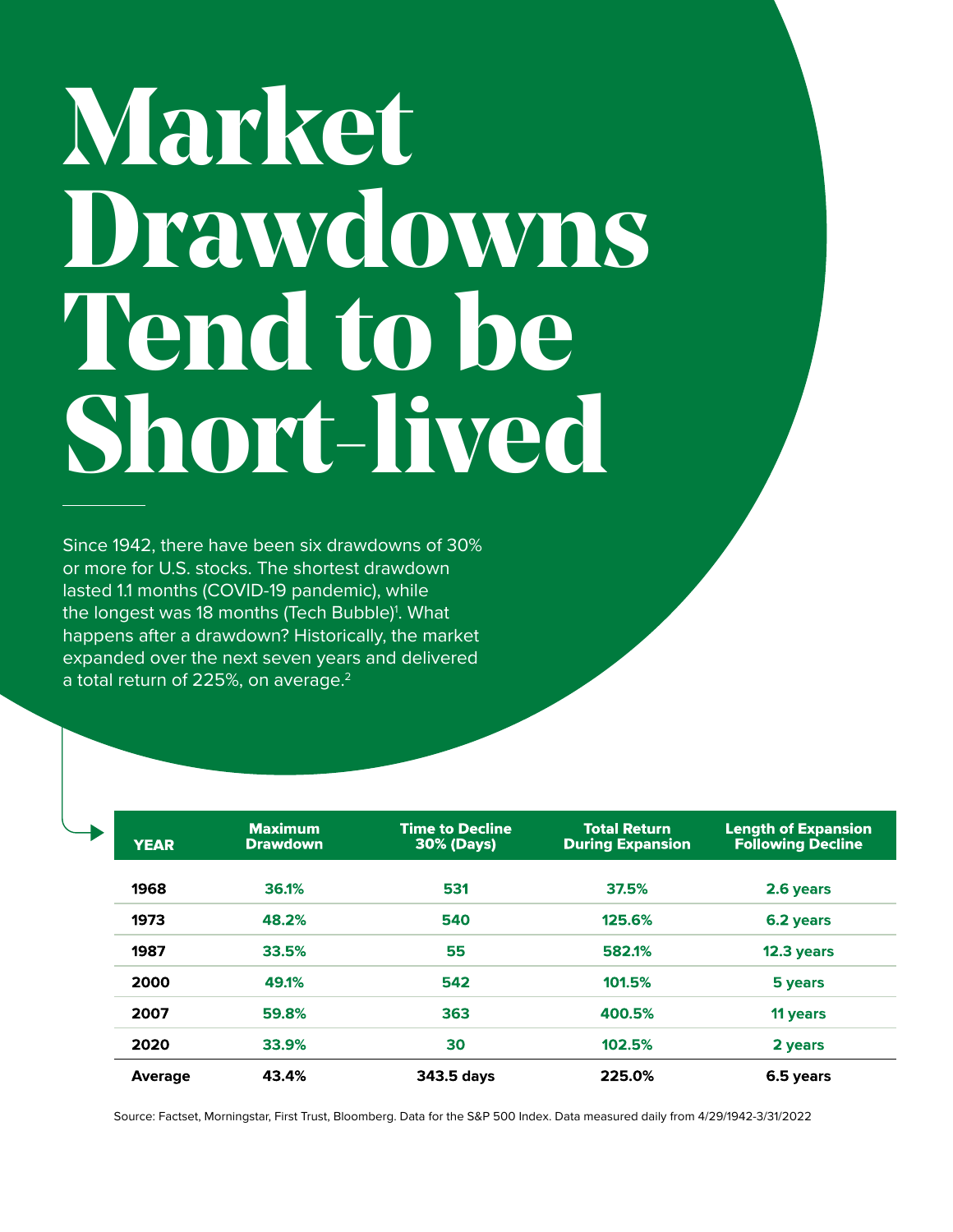## **Still Fearful? Dip Your Toes in a Little at a Time**

Despite these historical patterns, market drawdowns are disconcerting, and some investors may still fear investing at the wrong time. One way to overcome that concern is to dip your toe into the market slowly by dollar-cost averaging.

In dollar-cost averaging, individuals invest a specific amount at regular intervals over time. Most individuals already do this—through an employer-sponsored retirement plan, like a 401(k). In employersponsored plans, a set amount is typically taken out of earnings and invested each pay period.

By investing gradually, investors can potentially remove the emotional and timing elements of putting their money to work in the market. The "averaging" in dollar cost averaging means that as stock prices fall, investors can buy shares at cheaper prices. Conversely, if prices rise, they are buying shares at higher prices, but over time the average market entry price may smooth out.

[Data](https://static.twentyoverten.com/5980d16bbfb1c93238ad9c24/rJpQmY8o7/Dollar-Cost-Averaging-Just-Means-Taking-Risk-Later-Vanguard.pdf) show that two-thirds of the time, investing immediately produced better long-term results than a staged entry. That's in part because a portion of cash sits idle on the sidelines, so it's not working to potentially build net worth. But for hesitant investors, the "cost" of dollarcost averaging may well be worth the peace of mind.

## **The Takeaway:**

Investing on an ongoing basis should eliminate the illusion of the "right time." We believe that time in the market is one of the key determinants of building wealth over time. But if being fully invested isn't feasible, a staged entry is better than not investing at all. Our Wealth Advisors can work with you to implement a monthly funding plan into your Fool Wealth portfolio.